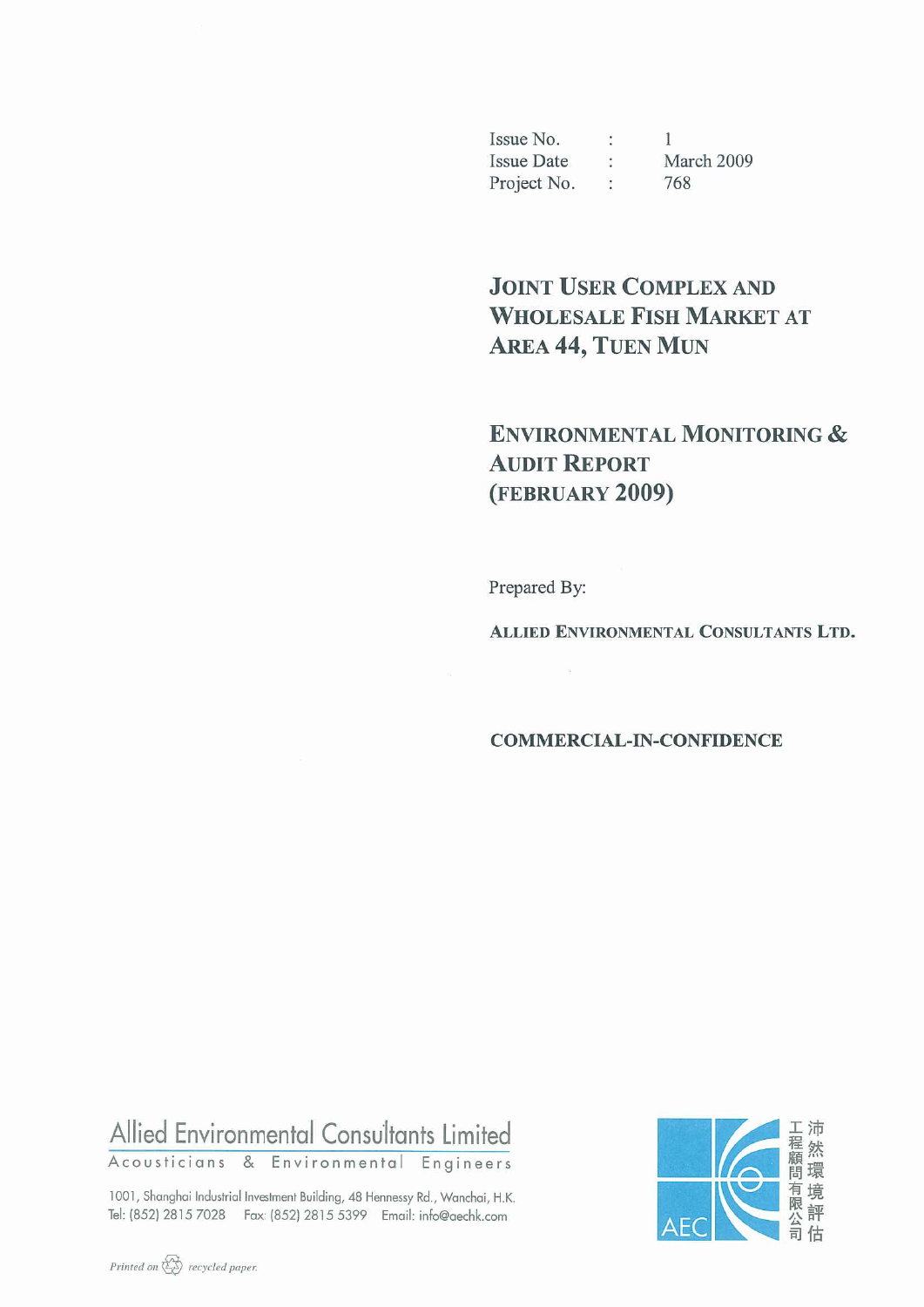Issue No.  $\ddot{\ddot{\phantom{.}}}$  $\mathbf{1}$ **Issue Date**  $\ddot{\cdot}$ March 2009 Project No. 768  $\ddot{\cdot}$ 

# **JOINT USER COMPLEX AND WHOLESALE FISH MARKET AT** AREA 44, TUEN MUN

# **ENVIRONMENTAL MONITORING & AUDIT REPORT (FEBRUARY 2009)**

Prepared By:

ALLIED ENVIRONMENTAL CONSULTANTS LTD.

**COMMERCIAL-IN-CONFIDENCE** 

Author:

 $\alpha$ *m* Nic Lam BSc(Hons)

Claudine Lee

Checked:

MSc MHKIEIA MHKIOA

Approved:

Grace Kwok

BEng(Hons) MHKIEIA MHKIOA MISWA MIAIA MRAPA LEED AP

This report has been prepared by Allied Environmental Consultants Limited with all reasonable skill, care and diligence within the terms of the Agreement with the client, incorporating our General Terms and Conditions of B

We disclaim any responsibility to the client and others in respect of any matters outside the scope of the above.

This report is confidential to the client and we accept no responsibility of whatsoever nature to third parties to whom this report, or any part thereof, is made known. Any such party relies upon the report at their own risk.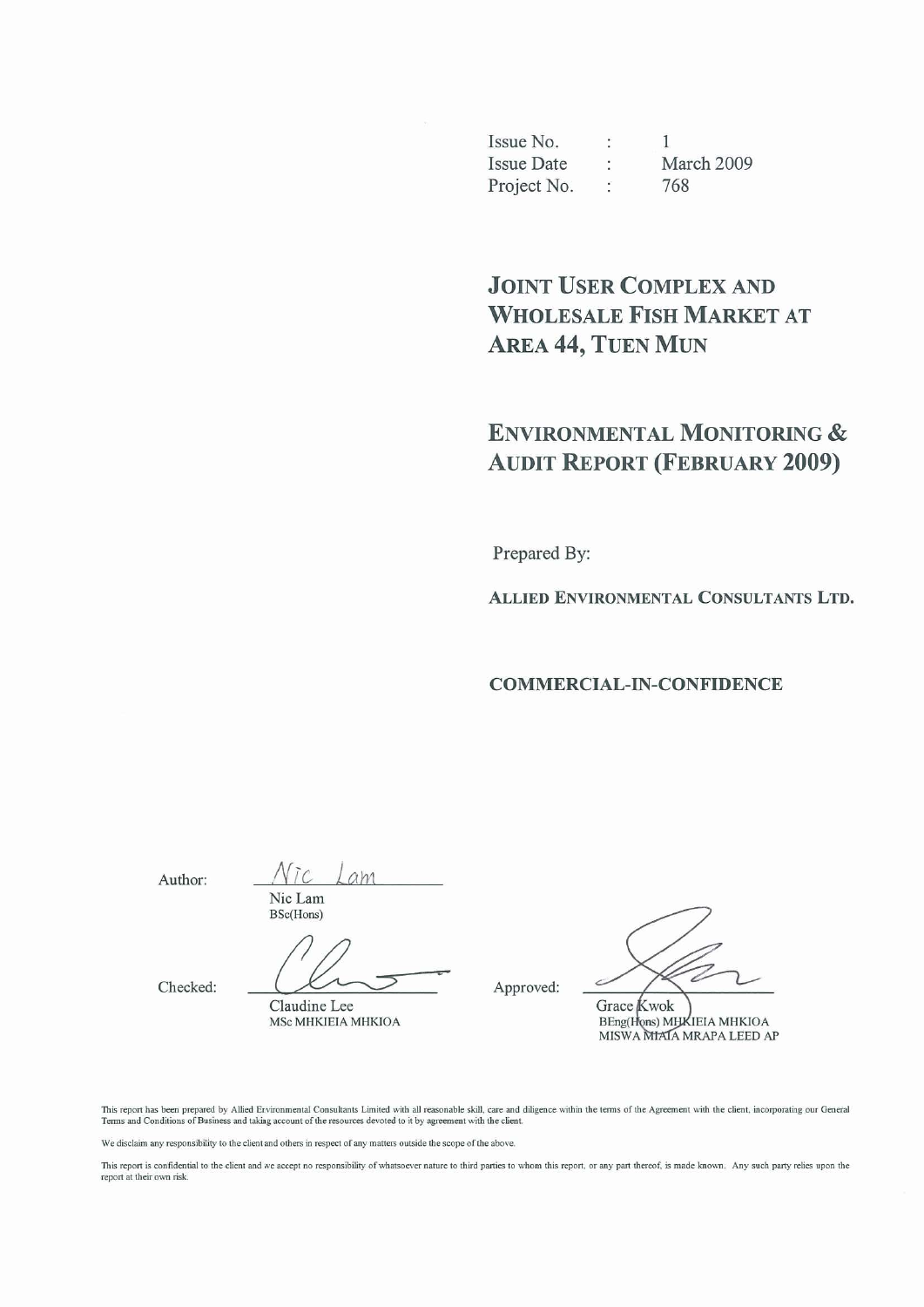|     |      | Joint User Complex and Wholesale Fish Market at Area 44, Tuen Mun<br>Environmental Monitoring & Audit Report (February 2009) |                  | $\mathbf{1}$ |
|-----|------|------------------------------------------------------------------------------------------------------------------------------|------------------|--------------|
|     |      | <b>Table of Contents</b>                                                                                                     |                  |              |
|     |      | <b>Table of Contents</b>                                                                                                     | $\mathbf{1}$     |              |
|     |      | <b>List of Tables</b>                                                                                                        | 2                |              |
|     |      | <b>List of Figures</b>                                                                                                       | 2                |              |
|     |      | <b>List of Appendices</b>                                                                                                    | $\overline{2}$   |              |
|     |      | <b>EXECUTIVE SUMMARY</b>                                                                                                     | 3                |              |
| 1.  |      | PROJECT BACKGROUND                                                                                                           | 4                |              |
| 1.1 |      | Project Organization and Contact Personnel                                                                                   | 4                |              |
| 2.  |      | <b>SENSITIVE RECEIVERS</b>                                                                                                   | 5                |              |
| 3.  |      | <b>CONSTRUCTION WORKS &amp; PROGRAMME</b>                                                                                    | 5                |              |
| 4.  |      | <b>SUMMARY OF EM&amp;A REQUIREMENT</b>                                                                                       | 5                |              |
| 5.  |      | MONITORING METHODOLOGY                                                                                                       | 7                |              |
| 5.1 |      | Monitoring Programme                                                                                                         | 7                |              |
| 5.2 |      | Air Quality Monitoring                                                                                                       | $\boldsymbol{8}$ |              |
| 5.3 |      | Noise Monitoring                                                                                                             | 8                |              |
| 6.  |      | <b>RESULTS</b>                                                                                                               | 8                |              |
|     | 6.1. | Air Quality                                                                                                                  | 8                |              |
|     | 6.2. | Noise                                                                                                                        | 9                |              |
|     | 6.3. | <b>Weather Conditions</b>                                                                                                    | 10               |              |
| 7.  |      | <b>SITE INSPECTION &amp; AUDIT</b>                                                                                           | 10               |              |
| 8.  |      | NON-COMPLIANCE, COMPLAINTS, NOTIFICATIONS OF SUMMONS AND SUCCESSFUL<br><b>PROSECUTIONS</b>                                   | 11               |              |
| 9.  |      | <b>OTHERS</b>                                                                                                                | 11               |              |
|     |      | 10. CONCLUSIONS                                                                                                              | 11               |              |

**Project No. : 768**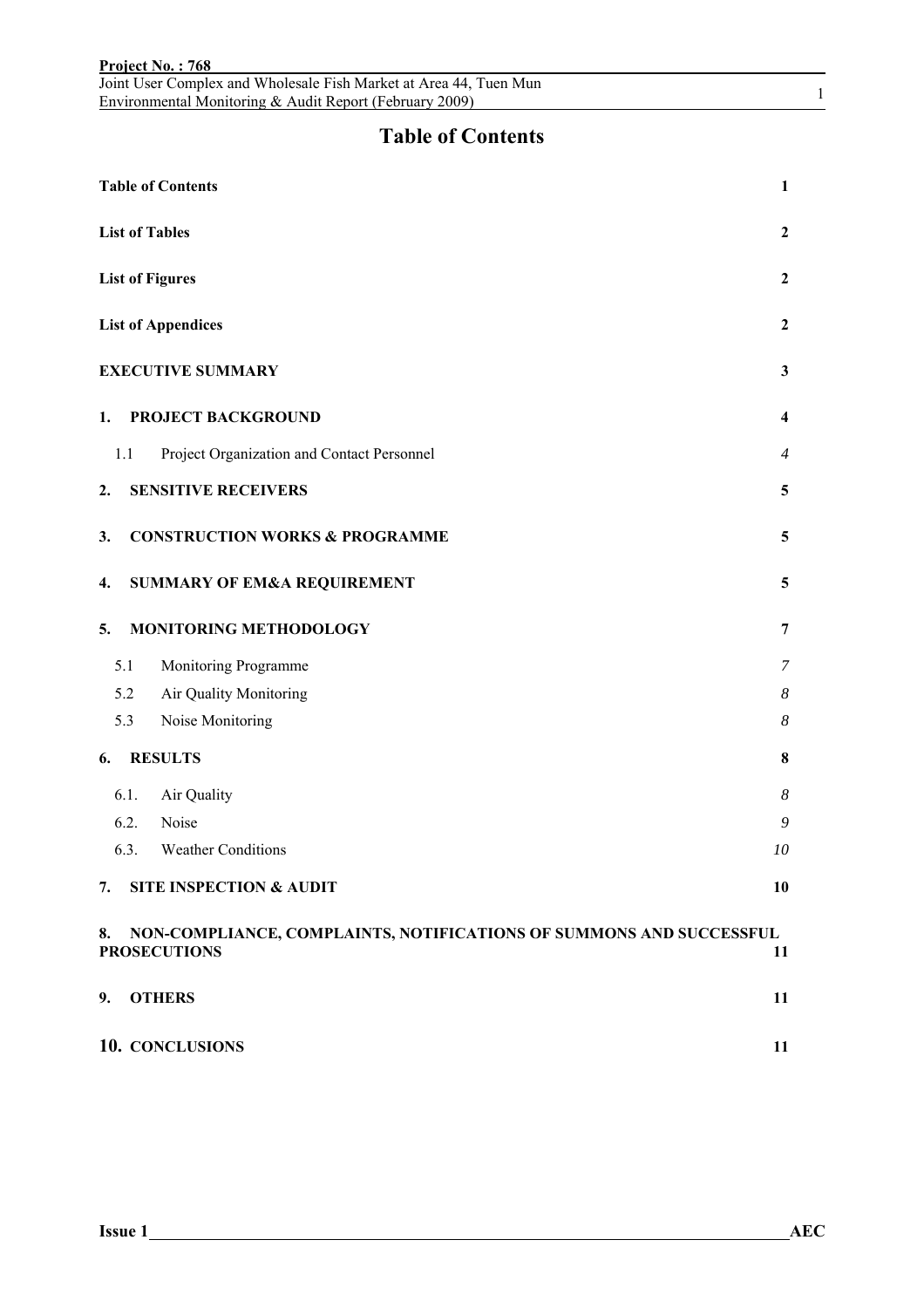### **List of Tables**

- Table 1 Contact Details of Key Personnel
- Table 2 Interrelationship between Construction Activities and Mitigation Measures
- Table 3 Action and Limit Level for Air Quality Impact Monitoring at Yuet Wu Villa
- Table 4 Action and Limit Levels for Construction Noise Impact Monitoring
- Table 5 Event Action Plan
- Table 6 Noise Monitoring Equipment
- Table 7 1-hour TSP Monitoring Results
- Table 8 24-hour TSP Monitoring Results
- Table 9 Noise Monitoring Results
- Table 10 Summary of Weather Conditions during the Monitoring Period

### **List of Figures**

- Figure 1 Site Location Plan
- Figure 2 Location of Air Quality Monitoring Station
- Figure 3 Location of Noise Monitoring Station
- Figure 4 Photos of Air Quality Monitoring Station
- Figure 5 Photos of Noise Monitoring Station
- Figure 6 Photos of the Construction Site for the Junior Police Officers' Married Quarters

### **List of Appendices**

- Appendix A Calibration Record of High-Volume TSP Sampler
- Appendix B Calibration Certification of the Sound Level Meter and Calibrator
- Appendix C Summary of 1-Hour TSP Monitoring Record
- Appendix D Summary of 24-Hour TSP Monitoring Record
- Appendix E Summary of Noise Monitoring Record
- Appendix F Wind Record from Hong Kong Observatory
- Appendix G Mitigation Measures Implementation Schedule for Construction Stage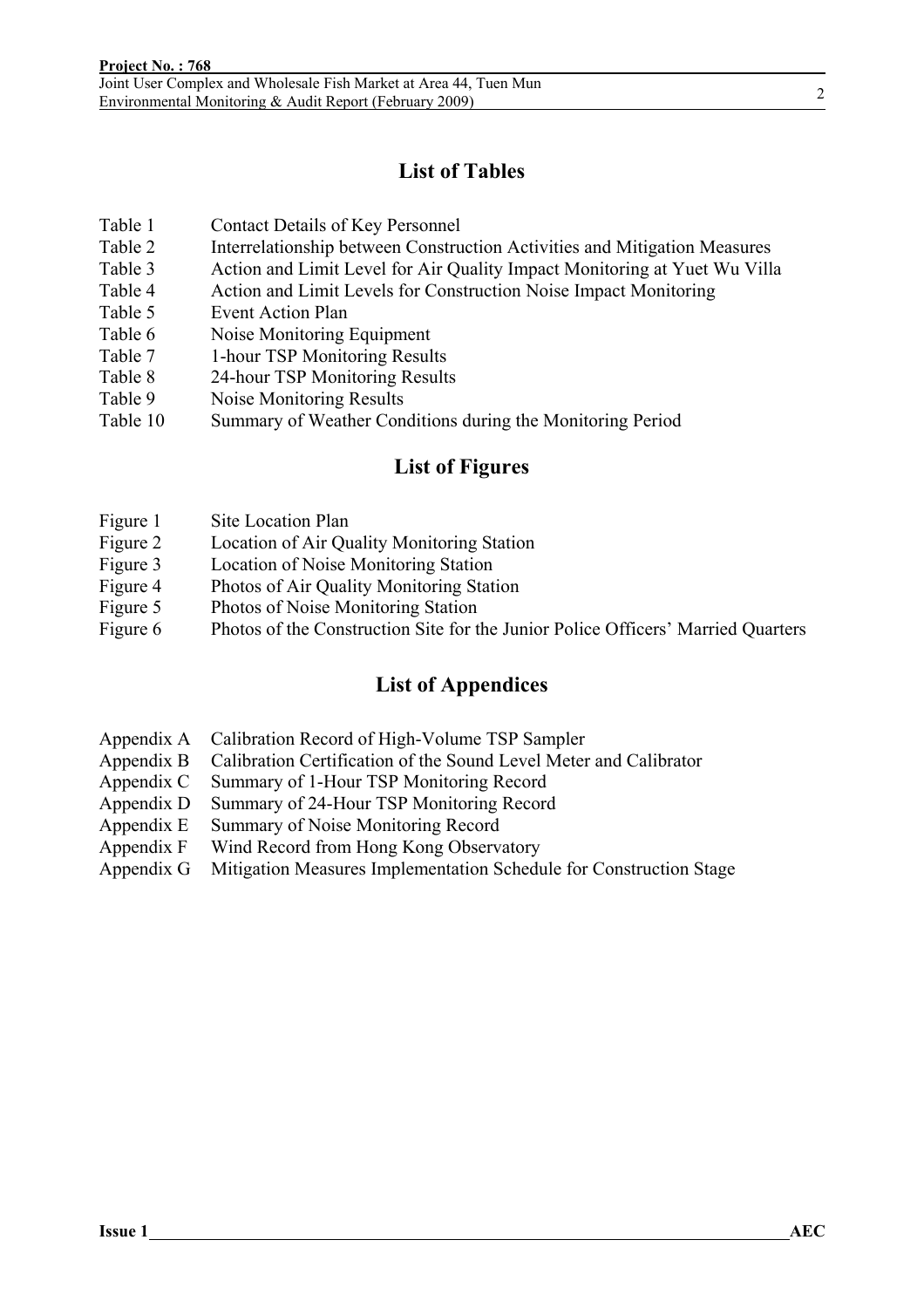### **EXECUTIVE SUMMARY**

Allied Environmental Consultants Limited (AEC) has been appointed to conduct an environmental monitoring and audit (EM&A) program for the proposed Joint User Complex and Wholesale Fish Market at Area 44, Tuen Mun. The construction works were commenced on  $31<sup>st</sup>$  July 2008. This report is the seventh monthly EM&A report, which detailed the environmental monitoring and audit results recorded during the period from  $1<sup>st</sup>$  February 2009 to  $28<sup>th</sup>$  February 2009.

Impact environmental monitoring for the proposed Joint User Complex and Wholesale Fish Market at Area 44, Tuen Mun has been carried out on  $4<sup>th</sup>$ ,  $10<sup>th</sup>$ ,  $16<sup>th</sup>$ ,  $21<sup>st</sup>$  and  $27<sup>th</sup>$  February 2009 at Block 15, Yuet Wu Villa. 1-hr TSP and noise monitoring were conducted within the period of 0700-1900 hours, where 24-hr TSP monitoring was conducted continuously for a 24-hour period.

1-hour TSP monitoring results at the monitoring location ranged from  $136\mu\text{g/m}^3$  to  $191\mu\text{g/m}^3$ with an average of  $165\mu g/m^3$ . 24-hour TSP monitoring results ranged from  $71\mu g/m^3$  to  $85 \mu g/m^3$  with an average of  $78 \mu g/m^3$ .

Noise monitoring results at the monitoring location ranged from 60.2dB(A) to 64.2dB(A) with an average of  $62.2dB(A)$ .

Based on the monitoring results, the air quality and construction noise level complied with the environmental requirements in EM&A Manual. There were no breaches of the action and limit levels. There were no environmental complaints received in the reporting month. No notification of summons or prosecution was received.

Construction activities will be undertaken in March 2009 include underground foundation works and drainage diversion. Potential environmental impacts include dust generation from stockpiles of dusty materials and the underground drainage work; noise from operation of the equipments and jack piling, runoff from drainage diversion works and the storage of various C&D and chemical wastes. The Contractor should properly implement the required environmental mitigation measures as per the implementation schedule in the EM&A manual to ensure no significant adverse environmental impacts to be arisen from the construction works. The Contractor was reminded to maintain good housekeeping throughout the construction phase.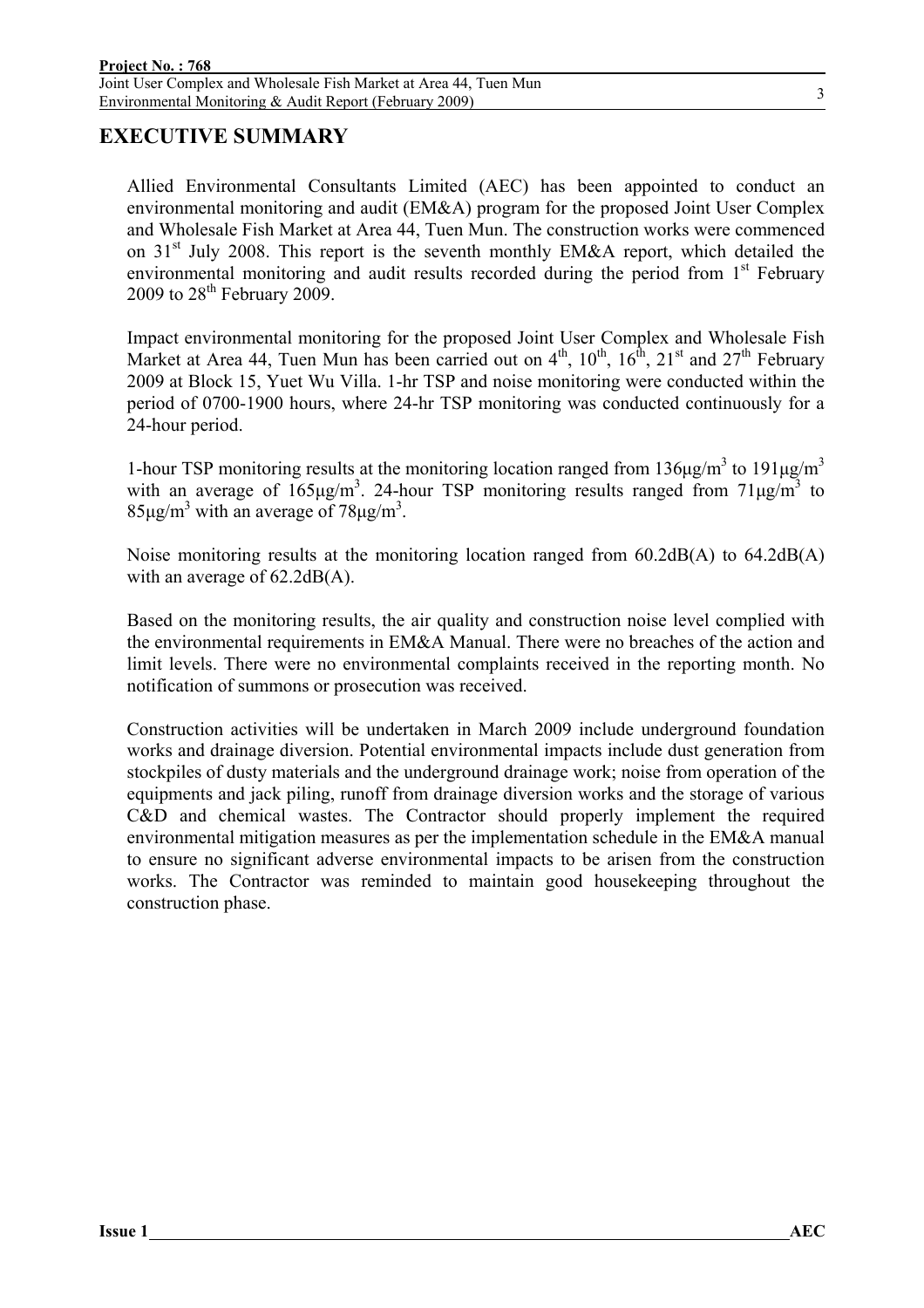### **1. PROJECT BACKGROUND**

A Joint User Complex and Wholesale Fish Market (WFM Complex) at Area 44 in Tuen Mun is proposed to be designed and built by Architectural Services Department on behalf of Agriculture, Fisheries and Conservation Department, Marine Department, Home Affairs Department, and Food and Environmental Hygiene Department of the Hong Kong SAR. The WFM Complex is to provide a permanent site for the relocation of the existing temporary wholesale fish market at Tuen Mun Area 27 and to accommodate a community hall, a dragon boat racing spectator stand, and other community facilities for public use. The proposed development is a 3-storey complex to accommodate a wholesale fish market, a public toilet, a refuse collection point and a marine refuse collection point at the ground floor, a community hall on the first floor, and a dragon boat race spectator stand with landscaped deck on roof level. The proposed Wholesale Fish Market is categorized as a designated project under the Environmental Impact Assessment Ordinance (EIAO) and therefore a detailed Environmental Impact Assessment (EIA-085/2002) has been conducted in year 2002 and an Environmental Permit (EP-296/2007) was issued by Environmental Protection Department in December 2007.

The subject site is located at Castle Peak Bay of Tuen Mun given in Figure 1. The subject site is bounded to the north by a future local open space presently used as a temporary car park, to the east by Castle Peak Bay typhoon shelter, to the south by a future lorry park and to the west by Wu Shan Road. Yuet Wu Villa being the nearest residential establishment is located at around 85m from the site boundary.

### **1.1 Project Organization and Contact Personnel**

Key personnel and contact particulars are summarized in Table 1.

| Role            | Department / Company           | <b>Names</b>    | <b>Contact Number</b> | Fax Number |
|-----------------|--------------------------------|-----------------|-----------------------|------------|
| Lead User       | Agriculture, Fisheries, and    | Mr. K.H. Chan   | 2150 7092             | 2314 2866  |
| Department      | <b>Conservation Department</b> | Ms. Louise Li   | 2150 7140             |            |
| Environmental   | Architecture Services          | Mr. S.W. Chow   | 28673716              | 2523 9622  |
| Permit Holder   | Department                     | Ms. Susana Chan | 2867 6706             |            |
| Architect       | P&T Architects and             | Ms. Sarah Ng    | 2835 3548             | 2891 3834  |
|                 | Engineers Ltd.                 | Ms. Vivian Law  | 2832 3046             |            |
| Main Contractor | W. Hing Construction Co.       | Mr. Andy Chan   | 9630 7404             | 8343 9188  |
|                 | Ltd.                           | Mr. Tim Wong    | 6478 4623             |            |
| Environmental   | <b>Allied Environmental</b>    | Ms. Grace Kwok  | 2815 7028             | 2815 5399  |
| Team Leader     | Consultants Ltd.               |                 |                       |            |
| Independent     | Cinotech Consultants Ltd.      | Mr. Alex Ngai   | 2151 2083             | 3107 1388  |
| Environmental   |                                |                 |                       |            |
| Checker         |                                |                 |                       |            |

#### *Table 1 Contact Details of Key Personnel*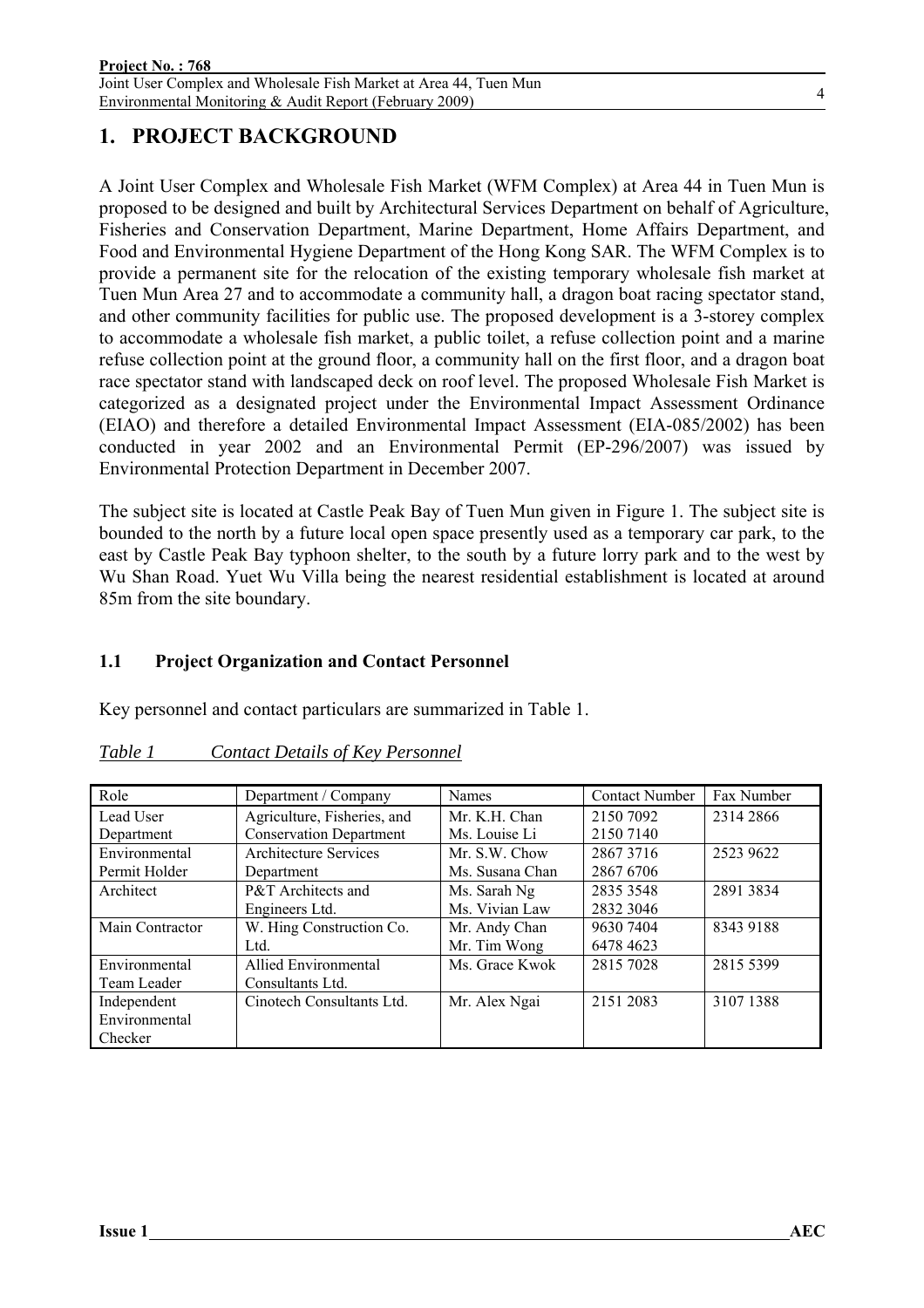### **2. SENSITIVE RECEIVERS**

Air Sensitive Receivers (ASRs) within 500m include Yuet Wu Villa, lawn bowling field, tennis court, which are less than 100m away from the subject site. Tuen Mun Wu Hong Clinic is located to the west at about 100m to the site boundary. Two secondary schools, Ka Chi Secondary School and South Tuen Mun Government Secondary School, are approximately 300m to the south of the site boundary.

Noise Sensitive Receivers (NSRs) within 300m are Yuet Wu Villa, Siu Hei Court, Yan Chai Hospital Low Chan Chor Si Primary School and Wu King Estate. The nearest NSR will be Block 15 of Yuet Wu Villa.

### **3. CONSTRUCTION WORKS & PROGRAMME**

The major works undertaken and/or completed during the monitoring period are listed below:

- Foundation works
- Underground drainage works

Table 2 shows the interrelationship between construction activities and environmental mitigation measures for the reporting month.

|--|

| <b>Construction Works</b>   | Major Environmental Impact     | <b>Mitigation Measures</b>    |
|-----------------------------|--------------------------------|-------------------------------|
| Foundation works            | Noise impact                   | Well-maintained plants were   |
|                             |                                | used                          |
| <b>Underground Drainage</b> | Air quality, and water quality | Water spraying, avoided rainy |
| Works                       | impacts                        | davs                          |

### **4. SUMMARY OF EM&A REQUIREMENT**

For regular impact monitoring, the sampling frequency of at least once in every six-days, shall be strictly observed at the monitoring station for 24-hr TSP monitoring. For 1-hr TSP monitoring, the sampling frequency of at least three times in every six-days should be undertaken when the highest dust impact occurs. For noise monitoring, one set of measurement between 0700-1900 hours on normal weekdays. Leq(30 min) shall be used as the monitoring parameter.

From baseline monitoring results, the proposed Action and Limit Levels for air quality are summarized in Table 3. The average baseline 1-hr TSP value of  $129\mu g/m<sup>3</sup>$  and 24-hr TSP value of  $65\mu\text{g/m}^3$  measured at Block 15, Yuet Wu Villa was used to determine the action and limit level for air quality impact monitoring. The proposed Action and Limit Levels for construction noise are summarized in Table 4.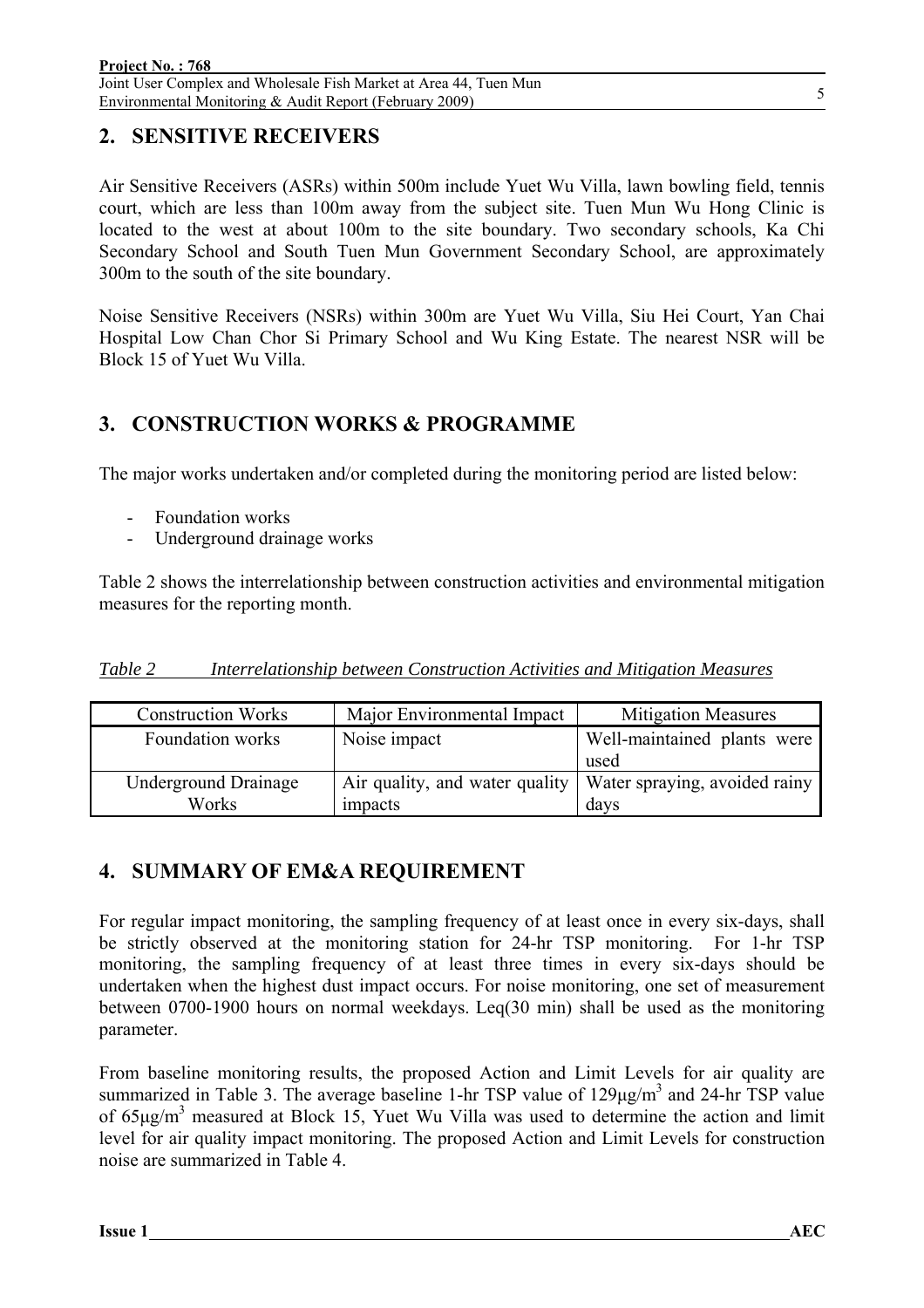| Table 3 | Action and Limit Level for Air Quality Impact Monitoring at Yuet Wu Villa |  |  |  |  |
|---------|---------------------------------------------------------------------------|--|--|--|--|
|         |                                                                           |  |  |  |  |

| <b>Parameters</b> | <b>Baseline Level</b><br>$(\mu g/m^3)$ | <b>Action Level</b><br>$(\mu g/m^3)$ | <b>Limit Level</b><br>$(\mu g/m^3)$ |
|-------------------|----------------------------------------|--------------------------------------|-------------------------------------|
| 24-Hour TSP Level |                                        |                                      | 260                                 |
| 1-Hour TSP Level  | 29                                     | 334                                  | 500                                 |

| Table 4<br>Action and Limit Levels for Construction Noise Impact Monitoring |
|-----------------------------------------------------------------------------|
|-----------------------------------------------------------------------------|

| <b>Time Period</b>                                                                                      | <b>Action Level</b>                                | <b>Limit Level</b>                                                                 |
|---------------------------------------------------------------------------------------------------------|----------------------------------------------------|------------------------------------------------------------------------------------|
| $(0700-1900)$<br>Daytime<br>hours) on weekdays                                                          | documented<br>When<br>one<br>compliant is received | Dwelling $75dB(A)^T$<br>School $70dB(A)$<br>$(65dB(A)$ during<br>examinations) $1$ |
| 1900-2300 on any day and<br>0700-2300 on Sunday and<br>general holidays, for use<br>of PME <sup>2</sup> | When<br>one documented<br>compliant is received    | $65dB(A)^3$                                                                        |
| All days during the night-<br>time $(2300 - 0700$ hours) <sup>2</sup>                                   | When<br>documented<br>one<br>compliant is received | $50dB(A)^3$                                                                        |

*Note: 1. Construction noise criteria stipulated in the TM-EIAO* 

*2. A Construction Noise Permit (CNP) shall be required for the carrying out of the construction work during the restricted hours (1900-2300 on any day and 0700-2300 on Sunday and general holidays, for use of PME; and All days during the night-time (2300-0700 hours)) 3. Area sensitivity rating of the monitoring location is "B".* 

Should non-compliance of the above Action and Limit levels occurs, the contractor shall undertake corresponding in accordance with the proposed Event Action Plan given in the EM&A Manual. A summarized general Event Action Plan is given in Table 5. Details should be referred to the Event Action Plan in the EM&A Manual.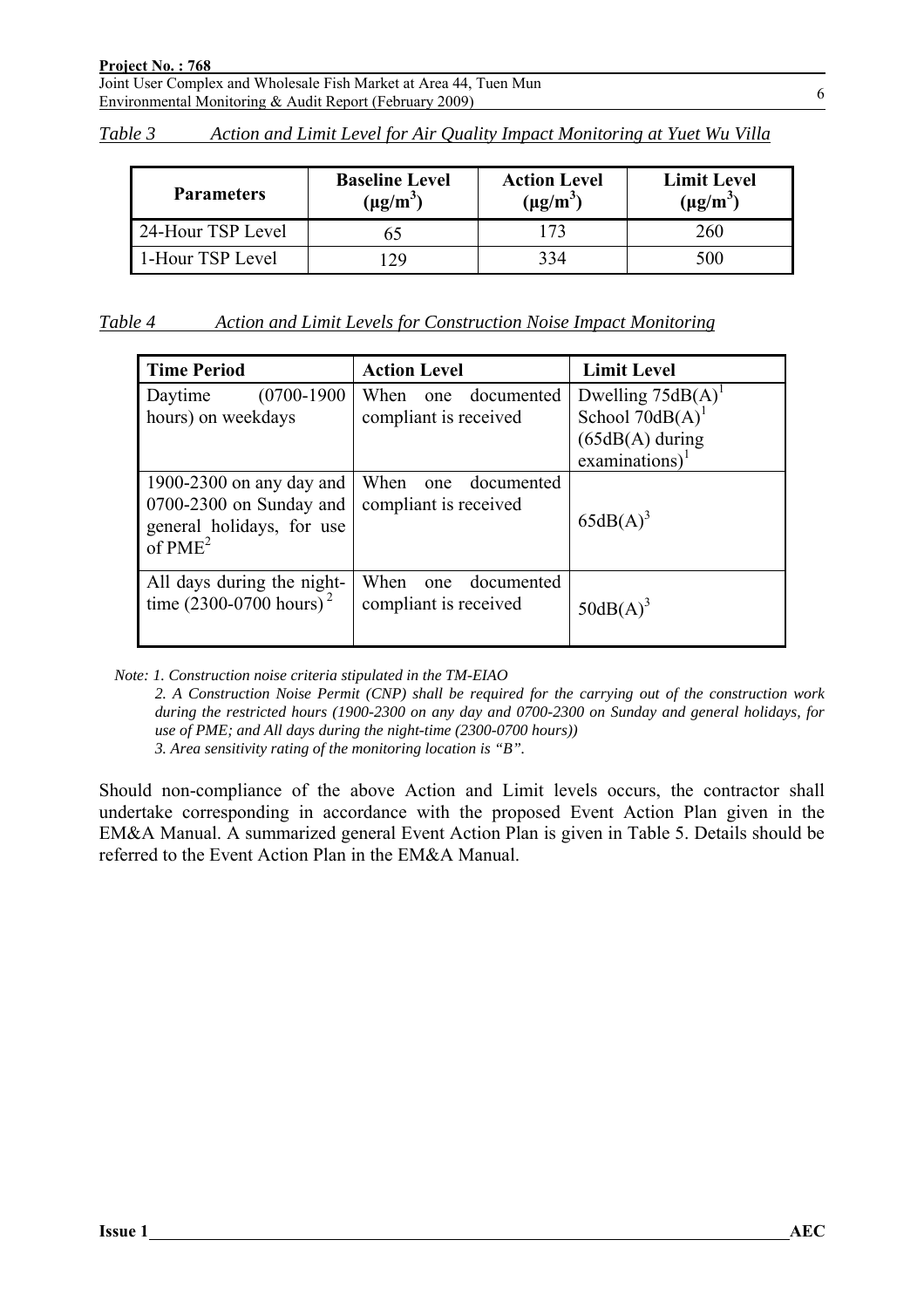*Table 5 Event Action Plan*

| Level  | Step 1                                                                                                                                                                                                  | Step 2                                                                                                                                                                                                                                                                                                                | Step 3                                                                                                                                                          |
|--------|---------------------------------------------------------------------------------------------------------------------------------------------------------------------------------------------------------|-----------------------------------------------------------------------------------------------------------------------------------------------------------------------------------------------------------------------------------------------------------------------------------------------------------------------|-----------------------------------------------------------------------------------------------------------------------------------------------------------------|
| Action | • Identify source<br>Check monitoring<br>data and working<br>methods                                                                                                                                    | • Contact project<br>manager to discuss<br>and implement<br>remedial action<br>Rectify any<br>unacceptable practice<br>Amend working<br>methods if<br>appropriate<br>If exceedance<br>continues, commence<br>additional monitoring                                                                                    | • Notify client/project<br>manager following<br>correct of the<br>situation<br>Cease additional<br>$\bullet$<br>monitoring if<br>exceedance stops               |
| Limit  | Identify source<br>$\bullet$<br>Notify client/project<br>manager<br>Check monitoring<br>data and working<br>methods<br>Repeat measurement<br>to confirm finding<br>Commence<br>additional<br>monitoring | Take immediate<br>$\bullet$<br>action to avoid further<br>exceedance<br>Submit proposal for<br>$\bullet$<br>remedial actions to<br>client/project<br>manager within 3<br>working days<br>Implement the agreed<br>$\bullet$<br>proposal<br>If exceedance<br>$\bullet$<br>continues, amend and<br>resubmit the proposal | Notify client/project<br>$\bullet$<br>manager following<br>correction of the<br>situation<br>Cease additional<br>$\bullet$<br>monitoring if<br>exceedance stops |

# **5. MONITORING METHODOLOGY**

### **5.1 Monitoring Programme**

Air quality monitoring and noise monitoring were conducted at Block 15, Yuet Wu Villa on 4<sup>th</sup>,  $10^{th}$ ,  $16^{th}$ ,  $21^{st}$  and  $27^{th}$  February 2009. Air quality monitoring station was set up at the roof top of the residential block and noise monitoring was conducted at 1.2m above ground level at the junction of Wu Sau Street and Wu On Street as given in Figure 2 and 3. Figure 4 and 5 show photos taken during monitoring at the two locations.

A construction site for the proposed Junior Police Officers' Married Quarters is located at Wu Hong Street which is 110m away from the monitoring location, which can be a major source of the noise and TSP generation during the monitoring period. Figure 6 shows the photo of the construction site.

7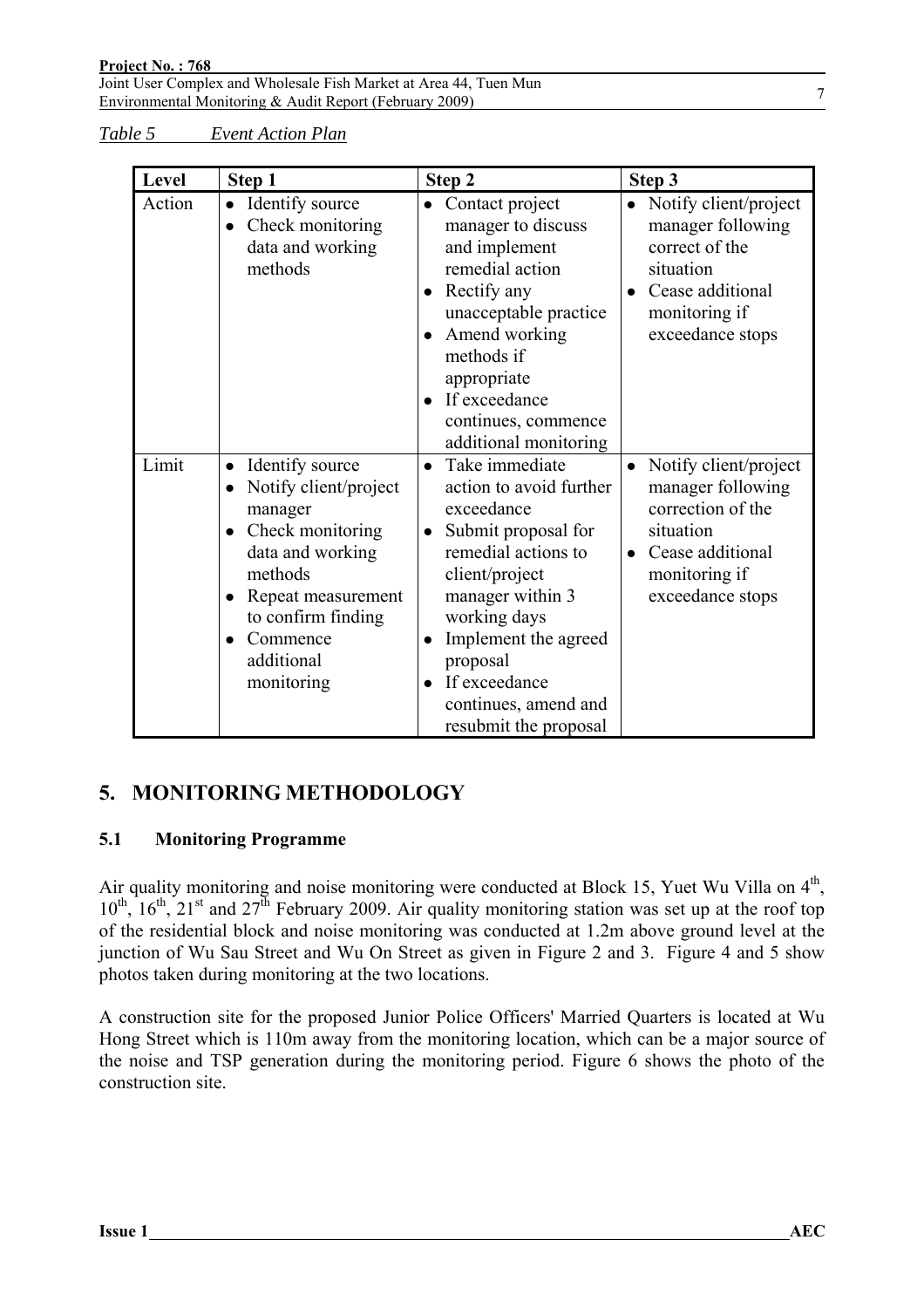#### **5.2 Air Quality Monitoring**

1-hour and 24-hour TSP air quality monitoring was conducted at the designated air quality monitoring location using a High Volume TSP Sampler (Model No: Anderson GMWS-2310 ACCU-VOL) at the designated location. The Calibration Record of the High-Volume TSP Sampler is given in Appendix A. 24-hour TSP samples were taken every six days. 1-hour TSP samples were taken three times a day between 0700-1900 hours.

#### **5.3 Noise Monitoring**

Noise monitoring was conducted at the designated noise monitoring location between 0700-1900 hours using a sound level meter which complies with the International Electrotechnical Commission Publications 651:1979 (Type 1) and 804:1985 (Type 1). Noise instrumentation details are given in Table 6 and the Calibration Certificate for the sound level meter and calibrator is given in Appendix B.

#### *Table 6 Noise Monitoring Equipment*

| <b>Manufacturer</b> | <b>Type/Model No.</b> | Equipment                   |
|---------------------|-----------------------|-----------------------------|
| <b>RION</b>         | Model NL 31           | Precision<br>Sound<br>Level |
|                     |                       | Analyser with windshield    |
| <b>RION</b>         | Model NC 73           | Calibrator                  |

Noise level measurements were recorded in terms of thirty minutes A-weighted equivalent continuous sound pressure level (Leq(30min)) on a daily basis. The sound level meter was calibrated immediately prior to and following each noise measurement. The meter was mounted on a tripod at a height of 1.2m and the microphone was positioned at 1m away the building façade of the noise monitoring station facing the construction site.

Noise measurements were not made in the presence of fog, rain, and wind with a steady speed exceeding 5m/s or wind with gusts exceeding 10m/s. The wind speed was checked with a portable anemometer capable of measuring the wind speed in m/s.

### **6. RESULTS**

### **6.1. Air Quality**

1-hour and 24-hour TSP monitoring results are summarized in Table 7 and 8 and serve as the basis for determining the action and limit levels. The minimum and maximum 1-hour TSP measured at Yuet Wu Villa was  $136\mu\text{g/m}^3$  and  $191\mu\text{g/m}^3$  respectively with an average of 165μg/m<sup>3</sup>. The minimum and maximum 24-hour TSP measured was  $71\mu$ g/m<sup>3</sup> and  $85\mu$ g/m<sup>3</sup> respectively with an average of  $78\mu\text{g/m}^3$ . Summary of air quality monitoring record is provided in Appendix C and D.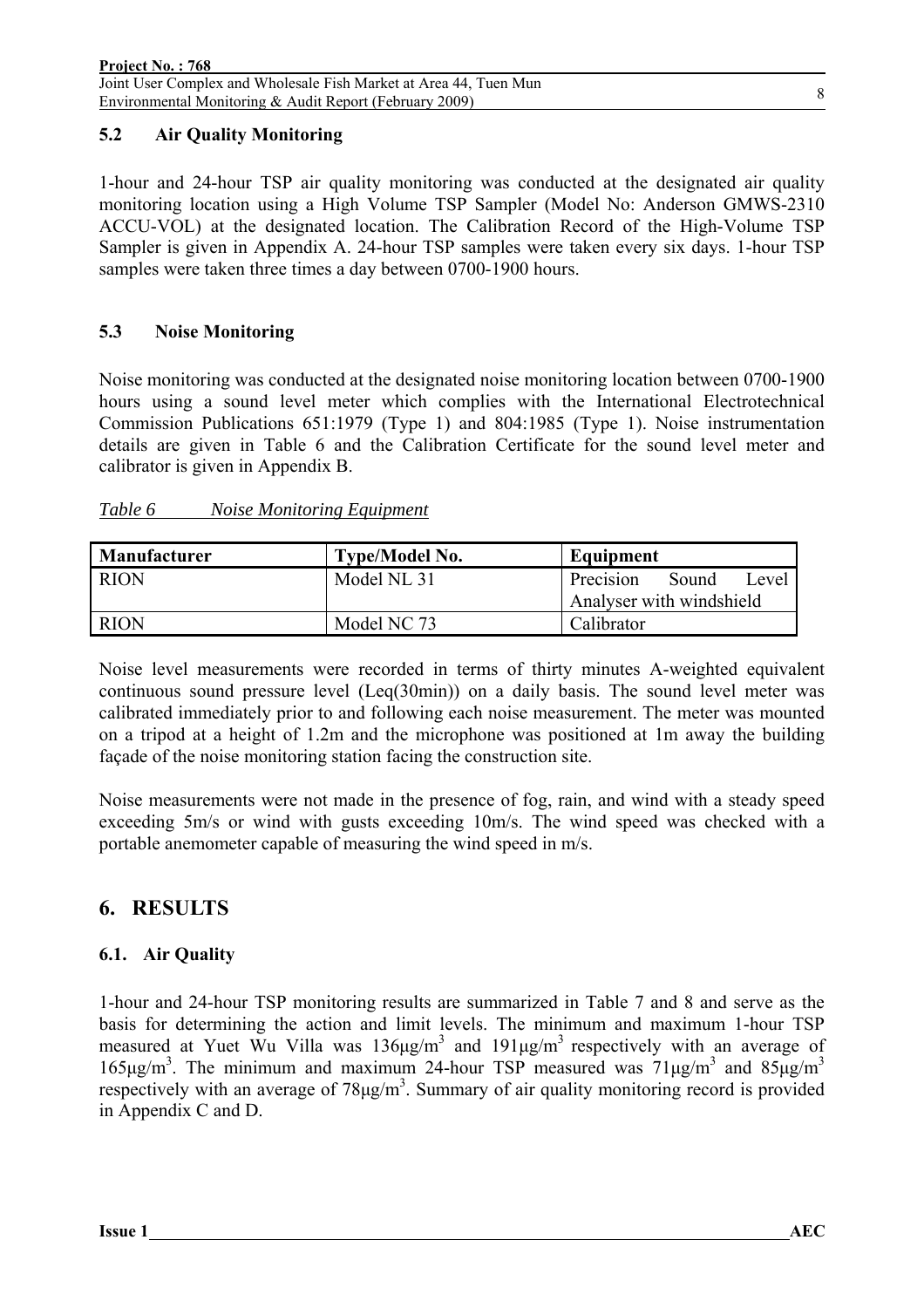|     |             |           | 1-hr TSP $(\mu g/m^3)$ |           |         | <i>Average</i> |
|-----|-------------|-----------|------------------------|-----------|---------|----------------|
| Day | Date        | Reading 1 | Reading 2              | Reading 3 | Average | $(\mu g/m^3)$  |
|     | 4 Feb 2009  | 147       | 171                    | 178       | 165     |                |
| ◠   | 10 Feb 2009 | 147       | 182                    | 191       | 173     |                |
|     | 16 Feb 2009 | 163       | 171                    | 179       | 171     | 165            |
| 4   | 21 Feb 2009 | 136       | 145                    | 156       | 146     |                |
|     | 27 Feb 2009 | 161       | l 74                   | .73       | 169     |                |

|--|

| Table 8 | 24-Hour TSP Monitoring Results |  |
|---------|--------------------------------|--|
|         |                                |  |

| Day         | Date        | 24-hr TSP $(\mu g/m^3)$ |
|-------------|-------------|-------------------------|
|             | 4 Feb 2009  | 82                      |
| 2           | 10 Feb 2009 | 85                      |
| $\mathbf 3$ | 16 Feb 2009 | 76                      |
|             | 21 Feb 2009 | 71                      |
| $\varsigma$ | 27 Feb 2009 | 76                      |
|             | Average     | 78                      |

#### **6.2. Noise**

Noise monitoring results in terms of  $L_{eq(30min)}$ ,  $L_{10(30min)}$   $L_{90(30min)}$  measured at the designated noise monitoring location are summarized in Table 9.  $L_{10}$  and  $L_{90}$  represent sound levels that are exceeded 10% and 90% of the time respectively. Normally,  $L_{10}$  measurements can be considered as the average peak levels, whilst  $L_{90}$  levels can be considered as the average background noise levels.

During the reporting month, the minimum and maximum noise level measured at Yuet Wu Villa was 60.2dB(A) L<sub>eq(30min)</sub> and 64.2dB(A) L<sub>eq(30min)</sub> respectively with an average of 62.2dB(A) Leq(30min). No exceedance was recorded in this reporting period. Summary of noise monitoring record will be provided in Appendix E.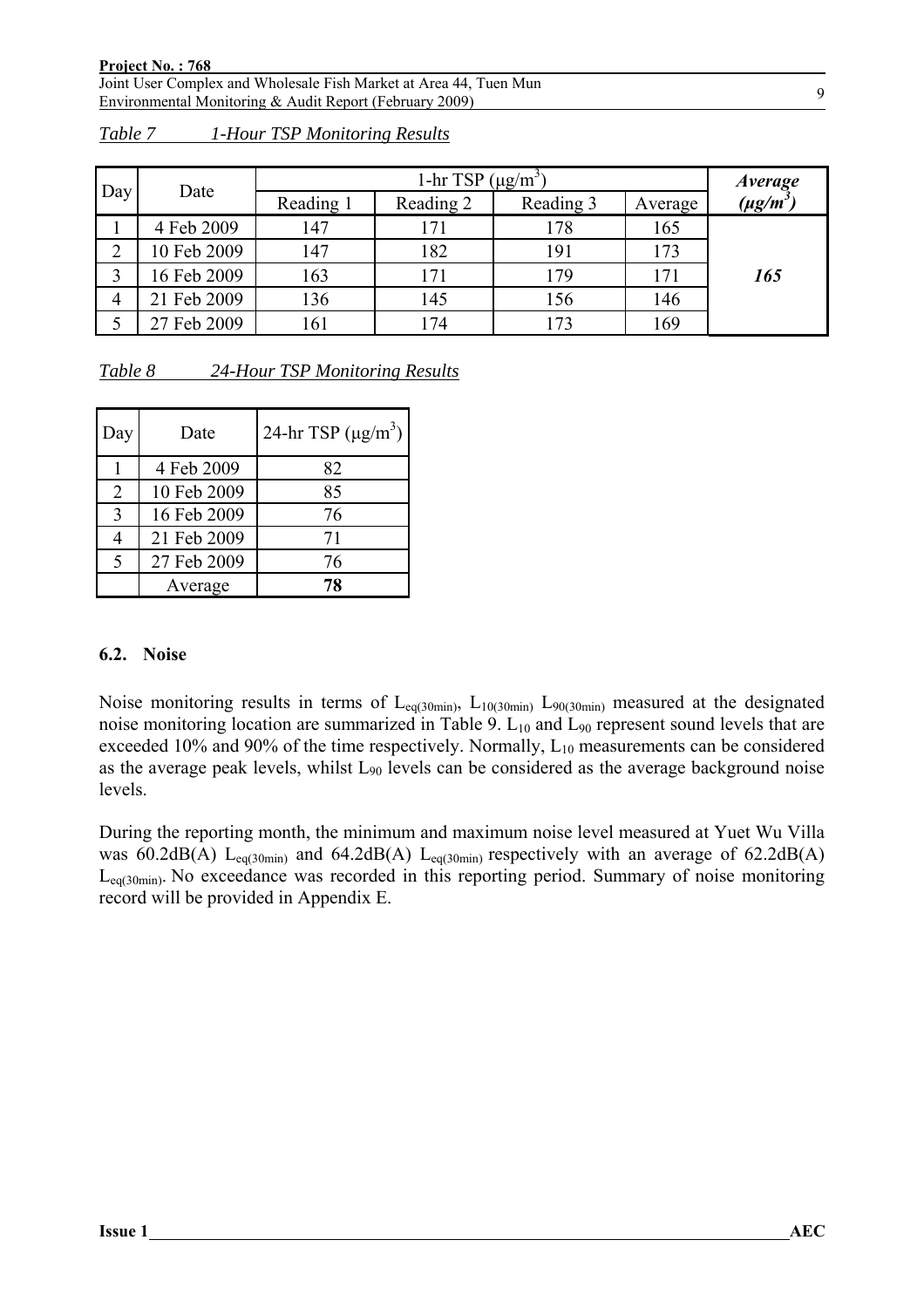| Day | Date           | $L_{10(30\text{mins})}$ (dB(A)) | $L_{90(30\text{mins})}$ (dB(A)) | $L_{eq(30 mins)}$ $(dB(A))$ |
|-----|----------------|---------------------------------|---------------------------------|-----------------------------|
|     | 4 Feb 2009     | 66.2                            | 61.9                            | 64.2                        |
|     | 10 Feb 2009    | 64.2                            | 59.8                            | 62.7                        |
|     | 16 Feb 2009    | 63.5                            | 58.7                            | 61.2                        |
|     | 21 Feb 2009    | 61.9                            | 58.2                            | 60.2                        |
|     | 27 Feb 2009    | 64.3                            | 59.7                            | 62.9                        |
|     | <i>Average</i> | 64.0                            | 59.7                            | 62.2                        |

*Table 9 Noise Monitoring Results*

#### **6.3. Weather Conditions**

Weather data of the monitoring station were obtained from the nearest Hong Kong Observatory (HKO) Tuen Mun automatic weather station located at Tuen Mun Town Park (63 mPD). Table 10 summarizes the wind data during the monitoring dates. Wind record from HKO is shown in Appendix F.

*Table 10 Summary of Weather Conditions during the Monitoring Period*

| Date        | Weather | <b>Prevailing</b><br><b>Wind direction</b> | <b>Daily Average</b><br><b>Wind speed</b><br>(m/s) |
|-------------|---------|--------------------------------------------|----------------------------------------------------|
| 4 Feb 2009  | Sunny   | S                                          | 2.11                                               |
| 10 Feb 2009 | Sunny   | SW                                         | 1.57                                               |
| 16 Feb 2009 | Cloudy  | S                                          | 2.97                                               |
| 21 Feb 2009 | Sunny   | <b>SE</b>                                  | 4.09                                               |
| 27 Feb 2009 | Cloudy  |                                            | 2.41                                               |

### **7. SITE INSPECTION & AUDIT**

4 site inspections were conducted by the Environmental Team (ET) in this reported period. During site inspections in the reporting month, no non-conformance of implementation of environmental mitigation measures was identified. All environmental mitigation measures for construction stages stated in approved EIA Report, EM&A Manual and Environmental Permit shall be carried out throughout the whole construction period as shown in Appendix G.